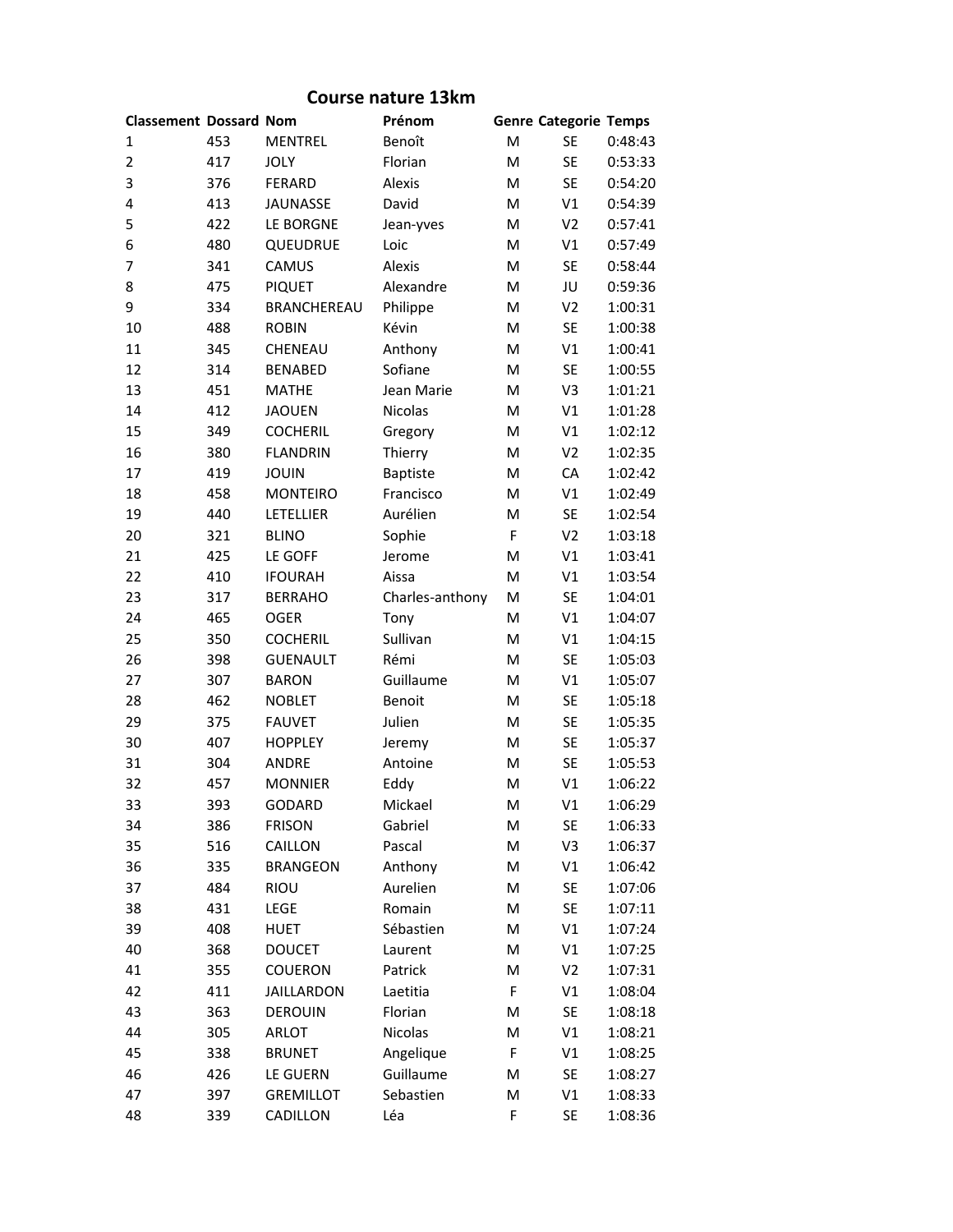| 49 | 485 | RIVALLAND                     | Fab          | M           | V <sub>2</sub> | 1:08:40 |
|----|-----|-------------------------------|--------------|-------------|----------------|---------|
| 50 | 312 | <b>BEGRAND</b>                | Dominique    | M           | V3             | 1:08:45 |
| 51 | 353 | COTTINEAU                     | Erwann       | M           | V1             | 1:08:48 |
| 52 | 387 | <b>GADAIS</b>                 | Christophe   | M           | V1             | 1:08:52 |
| 53 | 430 | LEFEUVRE                      | Sylvain      | M           | V1             | 1:08:56 |
| 54 | 487 | ROBILLARD                     | Joris        | M           | <b>SE</b>      | 1:08:58 |
| 55 | 512 | <b>VILOUX</b>                 | Ludovic      | M           | V1             | 1:09:02 |
| 56 | 455 | <b>MICHAUD</b>                | Lise-marie   | $\mathsf F$ | <b>SE</b>      | 1:09:06 |
| 57 | 498 | <b>TACE</b>                   | Emilie       | $\mathsf F$ | <b>SE</b>      | 1:09:24 |
| 58 | 494 | <b>RULLIER</b>                | Paul         | M           | V3             | 1:09:28 |
| 59 | 358 | COUTANCE                      | Lucie        | F           | V1             | 1:09:31 |
| 60 | 437 | LEMASSON                      | Teddy        | M           | <b>SE</b>      | 1:10:03 |
| 61 | 328 | <b>BOUCHEREAU</b>             | Danielou     | M           | V <sub>2</sub> | 1:10:05 |
| 62 | 315 | <b>BERNARD</b>                | Christian    | M           | V <sub>2</sub> | 1:10:08 |
| 63 | 436 | LEMASSON                      | Damien       | M           | <b>SE</b>      | 1:10:36 |
| 64 | 346 | <b>CHOUIN THERIOT Magalie</b> |              | F           | V1             | 1:10:39 |
| 65 | 352 | <b>CORBIC</b>                 | Nathalie     | $\mathsf F$ | V1             | 1:11:25 |
| 66 | 492 | <b>ROUGET</b>                 | Stephane     | M           | V1             | 1:12:02 |
| 67 | 340 | CADIOT                        | Sylvain      | M           | V1             | 1:12:05 |
| 68 | 316 | <b>BEROT</b>                  | Olivier      | M           | V1             | 1:12:14 |
| 69 | 448 | <b>MARTIN</b>                 | Pierre       | M           | <b>SE</b>      | 1:12:22 |
| 70 | 505 | <b>TRAVERT</b>                | Maxime       | M           | <b>SE</b>      | 1:12:24 |
| 71 | 511 | VILLENEUVE                    | <b>Bruno</b> | M           | V1             | 1:12:41 |
| 72 | 383 | <b>FOUCHARD</b>               | Emmanuel     | M           | V1             | 1:13:07 |
| 73 | 460 | <b>NIEL</b>                   | Guillaume    | M           | V1             | 1:13:21 |
| 74 | 450 | MARZELIERE                    | Sébastien    | M           | V1             | 1:13:23 |
| 75 | 469 | PAILLUSSON                    | Yann         | M           | V1             | 1:13:25 |
| 76 | 449 | MARZELIERE                    | Clement      | M           | ES             | 1:13:29 |
| 77 | 344 | <b>CHABRIER</b>               | Wilfried     | M           | V1             | 1:13:31 |
| 78 | 381 | <b>FLAVIEN</b>                | Lydie        | F           | <b>SE</b>      | 1:13:34 |
| 79 | 308 | <b>BARRON</b>                 | Hervé        | M           | V1             | 1:13:36 |
| 80 | 415 | <b>JAWDOSZYN</b>              | Eric         | M           | V <sub>2</sub> | 1:13:47 |
| 81 | 302 | AMERAND                       | David        | M           | <b>SE</b>      | 1:14:00 |
| 82 | 391 | <b>GAUTIER</b>                | Arnaud       | M           | <b>SE</b>      | 1:14:44 |
| 83 | 310 | <b>BAUDOUIN</b>               | Nicolas      | M           | <b>SE</b>      | 1:14:57 |
| 84 | 513 | <b>VINCENT</b>                | Jerome       | M           | V1             | 1:15:19 |
| 85 | 333 | <b>BOURIQUIN</b>              | Mikael       | M           | V1             | 1:15:41 |
| 86 | 400 | <b>GUILLEMIN</b>              | Francoise    | F           | V <sub>2</sub> | 1:15:53 |
| 87 | 447 | <b>MARTIN</b>                 | Antoine      | M           | <b>SE</b>      | 1:15:56 |
| 88 | 324 | <b>BOISRAME</b>               | Pierre       | M           | <b>SE</b>      | 1:15:58 |
| 89 | 379 | <b>FINOT</b>                  | Dorothée     | F           | V1             | 1:16:00 |
| 90 | 309 | <b>BAUDOUIN</b>               | François     | M           | V1             | 1:16:10 |
| 91 | 424 | LE GOFF                       | Cindy        | F           | V1             | 1:16:12 |
| 92 | 330 | <b>BOUILDE</b>                | Marielle     | $\mathsf F$ | V1             | 1:16:14 |
| 93 | 435 | LEMARIE                       | Frederic     | M           | V1             | 1:16:15 |
| 94 | 490 | <b>ROUAUD</b>                 | Arnaud       | M           | <b>SE</b>      | 1:16:18 |
| 95 | 471 | PEIGNE                        | Jacques      | M           | V <sub>2</sub> | 1:16:23 |
| 96 | 446 | <b>MARET</b>                  | Freddy       | M           | <b>SE</b>      | 1:16:34 |
| 97 | 329 | <b>BOUGRO</b>                 | Stéphanie    | F           | <b>SE</b>      | 1:16:41 |
| 98 | 463 | <b>NOUAIS</b>                 | Manuela      | F           | <b>SE</b>      | 1:16:47 |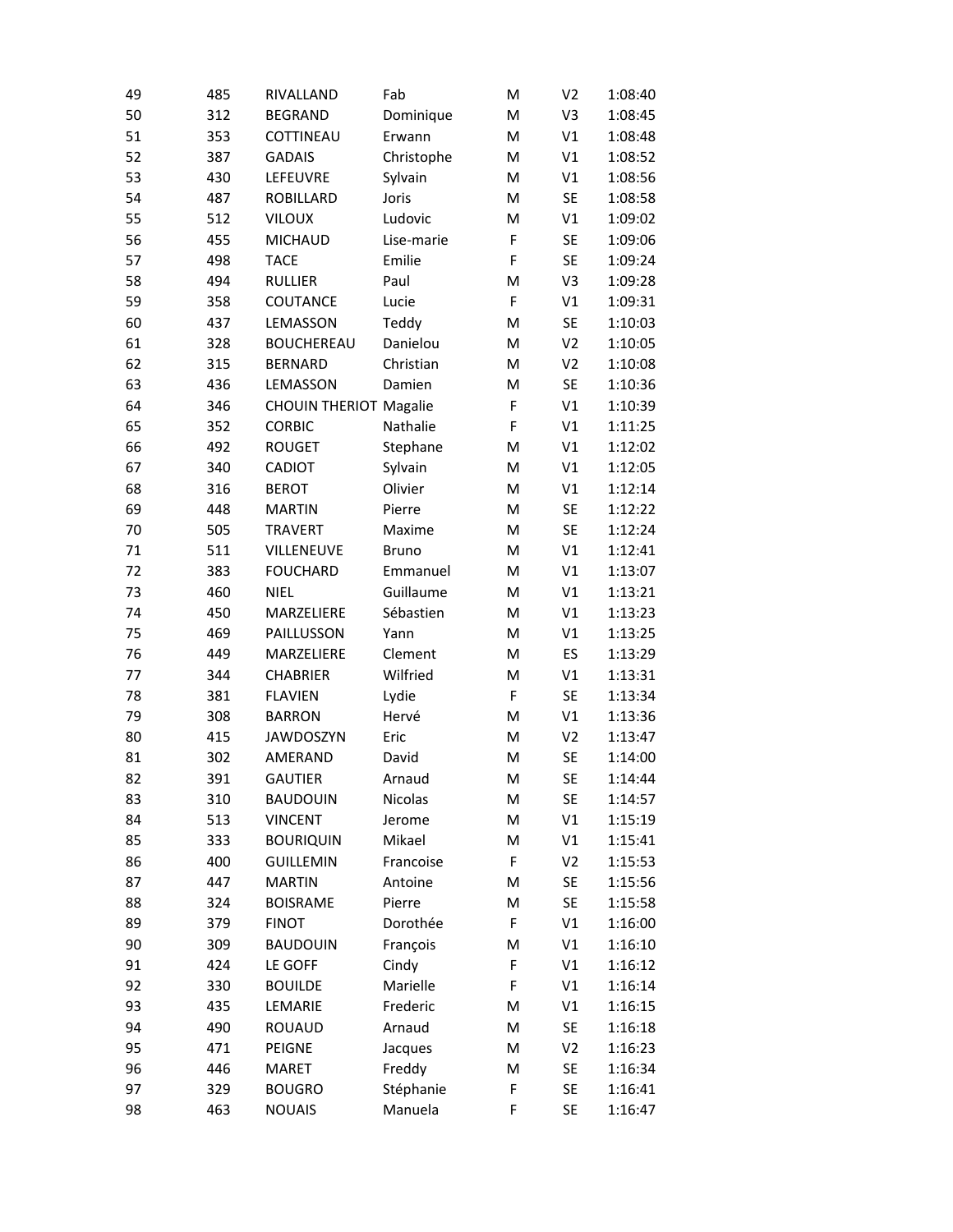| 99  | 486 | <b>ROBERT</b>    | Sandra     | F           | V1             | 1:16:53 |
|-----|-----|------------------|------------|-------------|----------------|---------|
| 100 | 496 | <b>SOHIER</b>    | François   | M           | <b>SE</b>      | 1:17:14 |
| 101 | 401 | GUILLOU          | Clarisse   | F           | V <sub>1</sub> | 1:17:19 |
| 102 | 478 | POULLAIN         | Yannick    | M           | V1             | 1:17:25 |
| 103 | 367 | <b>DOREILLE</b>  | Celine     | F           | V1             | 1:17:34 |
| 104 | 378 | <b>FERRE</b>     | Marjorie   | F           | <b>SE</b>      | 1:18:12 |
| 105 | 392 | <b>GELIN</b>     | Cecile     | F           | V1             | 1:18:28 |
| 106 | 370 | <b>DUFOUR</b>    | Frederique | $\mathsf F$ | <b>SE</b>      | 1:18:31 |
| 107 | 452 | <b>MENARD</b>    | Emmanuel   | M           | V1             | 1:18:35 |
| 108 | 439 | LEROYER          | Marie      | F           | <b>SE</b>      | 1:18:40 |
| 109 | 356 | COULON           | Cédric     | M           | V1             | 1:18:44 |
| 110 | 332 | <b>BOURDIN</b>   | Xavière    | F           | V1             | 1:19:15 |
| 111 | 423 | LE GARREC        | Christine  | M           | V <sub>2</sub> | 1:19:18 |
| 112 | 320 | <b>BIGNON</b>    | Ludovic    | M           | V1             | 1:19:21 |
| 113 | 331 | <b>BOULAY</b>    | Xavier     | M           | V <sub>2</sub> | 1:19:35 |
| 114 | 409 | <b>HUET</b>      | Sonia      | F           | V1             | 1:19:45 |
| 115 | 365 | <b>DESSAIN</b>   | Carine     | F           | V1             | 1:19:49 |
| 116 | 319 | <b>BERTIN</b>    | Florence   | F           | V1             | 1:19:51 |
| 117 | 495 | SEGUY            | Sandrine   | F           | V1             | 1:19:56 |
| 118 | 441 | LIOPE-BOULAY     | Gaelle     | F           | V1             | 1:20:08 |
| 119 | 404 | <b>HAREL</b>     | Julien     | M           | <b>SE</b>      | 1:20:12 |
| 120 | 491 | <b>ROUCHAUD</b>  | Frédérique | F           | V <sub>2</sub> | 1:20:26 |
| 121 | 509 | <b>VEROT</b>     | Solène     | F           | <b>SE</b>      | 1:20:30 |
| 122 | 372 | <b>DUIGOU</b>    | Cyril      | M           | V1             | 1:20:33 |
| 123 | 364 | <b>DESIR</b>     | Stéphane   | M           | V1             | 1:20:34 |
| 124 | 405 | <b>HEREDIA</b>   | Tanguy     | M           | V1             | 1:20:43 |
| 125 | 467 | ORIEUX           | Stéphanie  | F           | V1             | 1:20:48 |
| 126 | 515 | <b>PETITOT</b>   | Patrice    |             | V1             | 1:21:02 |
| 127 | 474 | <b>PETITOT</b>   | Cécile     | F           | V1             | 1:21:09 |
| 128 | 342 | CARVALHO         | Céline     | F           | V1             | 1:21:42 |
| 129 | 442 | LOISEL           | Marie Line | F           | V <sub>2</sub> | 1:22:02 |
| 130 | 313 | <b>BELLIARD</b>  | Maryse     | F           | <b>SE</b>      | 1:22:04 |
| 131 | 382 | <b>FONDIN</b>    | Mathias    | M           | ES             | 1:22:15 |
| 132 | 420 | <b>JOUIN</b>     | Stéphanie  | F           | V <sub>1</sub> | 1:22:16 |
| 133 | 500 | <b>TANNEAU</b>   | Anne       | F           | V1             | 1:22:18 |
| 134 | 348 | CLEUZIOU         | Sandra     | F           | V1             | 1:22:19 |
| 135 | 477 | POULIQUEN        | Eztitxu    | F           | V1             | 1:22:24 |
| 136 | 476 | <b>POULIQUEN</b> | Erwan      | M           | V1             | 1:22:25 |
| 137 | 359 | COUTAUD          | Xavier     | M           | V <sub>2</sub> | 1:22:36 |
| 138 | 402 | HADRZYNSKI       | Frédéric   | M           | V <sub>2</sub> | 1:22:49 |
| 139 | 336 | <b>BRISHOUAL</b> | Martine    | F           | V3             | 1:22:57 |
| 140 | 459 | <b>MUTHER</b>    | Armelle    | F           | V1             | 1:23:00 |
| 141 | 384 | <b>FRIOU</b>     | Luc        | M           | V3             | 1:23:02 |
| 142 | 510 | VILLEGOUREIX     | Paula      | F           | <b>SE</b>      | 1:23:11 |
| 143 | 434 | LEMAITRE         | Régis      | M           | V1             | 1:23:34 |
| 144 | 322 | <b>BLOUIN</b>    | Anthony    | M           | <b>SE</b>      | 1:24:19 |
| 145 | 311 | <b>BAUDRY</b>    | Cécile     | $\mathsf F$ | V1             | 1:24:22 |
| 146 | 472 | PELLEAU          | Fabien     | M           | <b>SE</b>      | 1:24:28 |
| 147 | 508 | <b>TRIPON</b>    | Stéphane   | M           | V <sub>2</sub> | 1:24:30 |
| 148 | 466 | OLIVER           | Daphné     | F           | SE             | 1:25:17 |